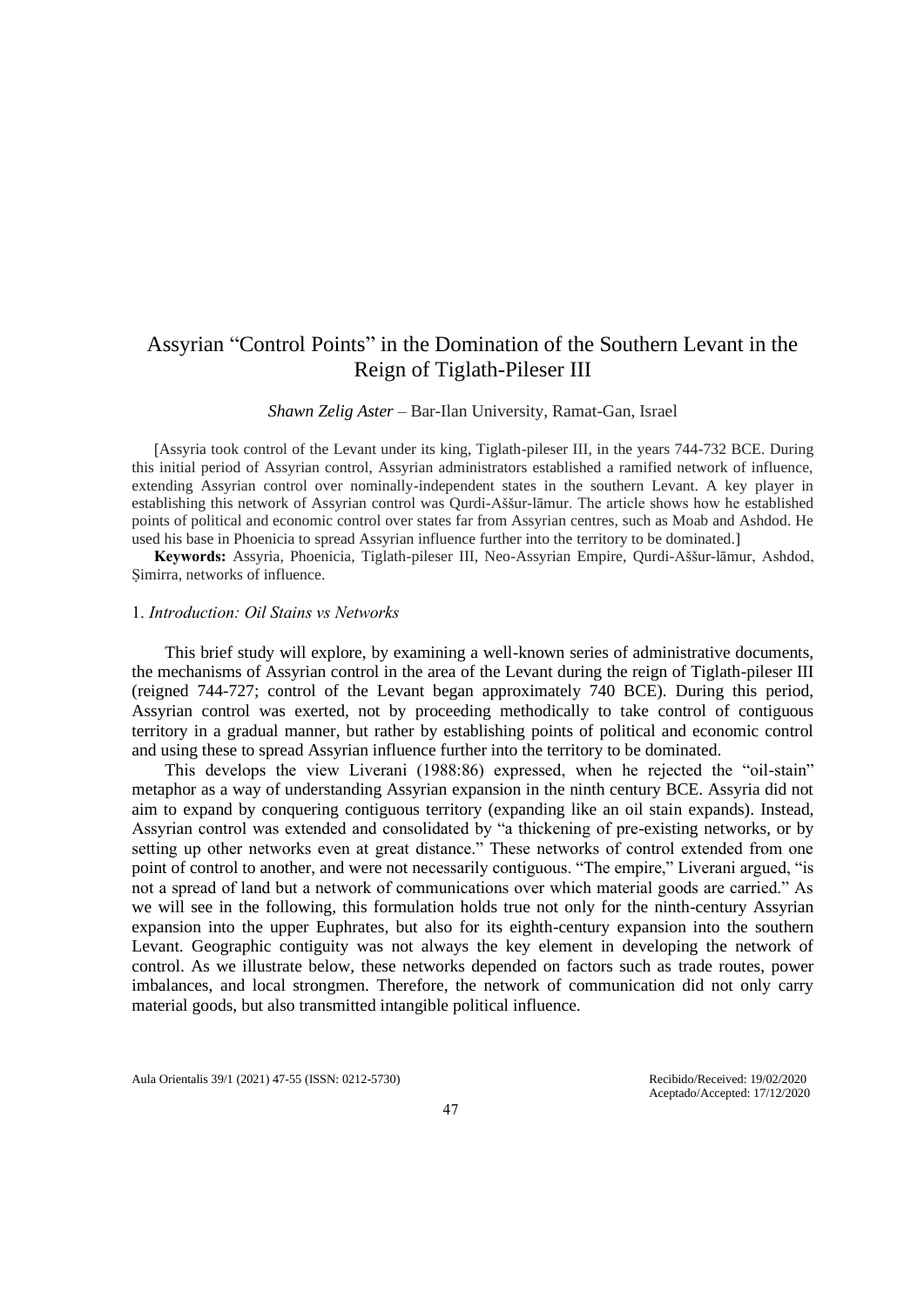This political influence was backed up, of course, by the often-unmentioned but alwayspresent reality of Assyrian military power. Assyria leveraged its power to expand its ramified networks of influence, without regard for geographic contiguity.

This article will focus on the shrewd actions of the Assyrian administrators, who as Parker (2001:84) noted, followed the Assyrian army in order to establish strongholds in the newlyconquered regions. The new and interesting point that we see in the following study is how these administrators extended their influence through a series of networks that had no regard for geographic contiguity. However, because these administrators operated in the historical and political context of Assyrian conquests, it is necessary to first survey the Assyrian campaigns of 740-732 in the Levant.

#### 2. *Historical Context*

The first stage of Tiglath-pileser's expansion to the west was the three-year campaign culminating in the defeat and transformation into a province of the important and powerful kingdom of Arpad in northern Syria in 742-740 BCE (Kahn 2007; see eponym chronicle discussion in Tadmor 1994: 233). He then defeated the kingdom of Unqi/Pattina on the lower Orontes in 738. He was able to parley this victory into domination of much of northern Syria and its coast, without the need for further battles. Out of the ruins of the kingdom of Unqi/Pattina, the province of Kullania (Biblical Calneh) was created. Furthermore, the province of Hatarikka (Bib. Hadrach) was created at this time in the interior of Northern Syria (Tadmor 1994:235) and the province of Ṣimirra south of Kullania along the seacoast (Tadmor 1994:176-7, Summ. Insc. 8, line 9'; Tadmor and Yamada 2011:126 Inscription 48, line 9'; Yamada 2008: 298; Bagg 2011: 215-217).

Besides establishing these provinces in the Syrian interior and coast, Tiglath-pileser was able to further extend his influence, again without further battles, by receiving tribute from kingdoms ranging from Gurgum in what is now southern Turkey, to Samaria, in the southern Levant (Tadmor 1994: 265-8, with text references there to "the early lists"). This tribute resulted from the battles mentioned above, and did not involve any further military encounters.

The impressive results of the 738 campaign allowed Tiglath-pileser to spend 737, 736, and 735 in other parts of the empire, and only in 734 did he return to campaign against Philistia and the Egyptian border (Tadmor 1994:235). This campaign again resulted in kings who were not attacked deciding to submit and remit tribute. These included the kings of Ammon, Moab and Edom in Transjordan, and Judah, Gaza and Ashkelon in Cisjordan (Tadmor 1994:265-8, Summ. Ins. 7, lines 10'-11'; Tadmor and Yamada 2011, Inscription 47, lines 10'-11'; note that other kingdoms also remitted tribute, but their names are missing from the broken tablet.) In 733-2, a further campaign against Damascus and the kingdom of Israel took place, a campaign which also included replacing the king of Ashkelon with a more pro-Assyrian king (Tadmor 1994:268, and text references there).

This brief summary shows how military campaigns resulted in reducing many areas that were not attacked to the status of client kingdoms. As seen above, the kingdoms who chose to remit tribute were often not directly contiguous with the attacked kingdom.

### 3. *Strongholds and Administrators as Control Points*

Relations with the tributary kingdoms had to be cultivated and extended, and the process of extending Assyrian influence in these kingdoms fell, especially in the initial stages, to Assyrian administrators. These were often positioned in strongholds in the newly-conquered regions, as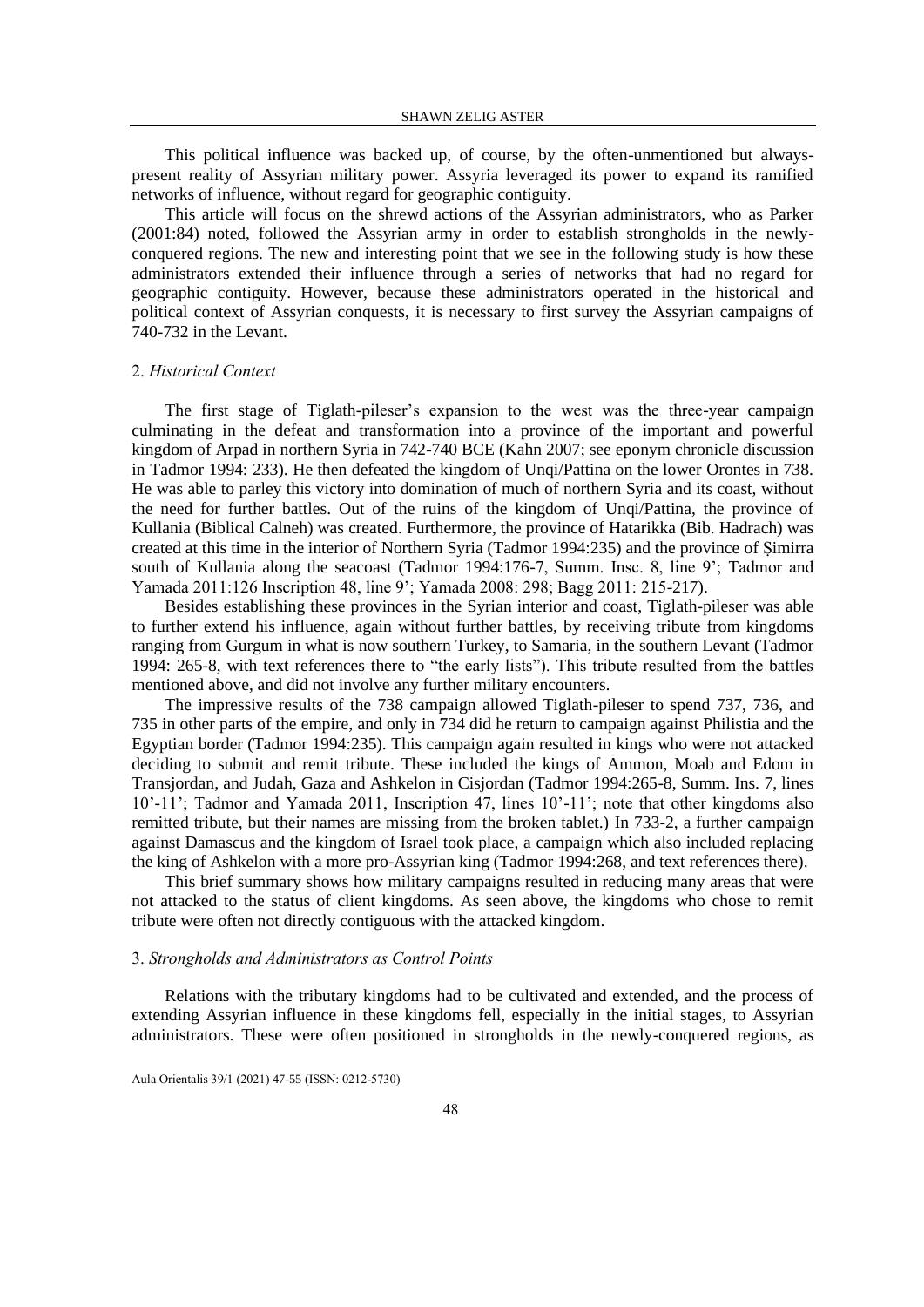Parker (2001:84-86) implied. These strongholds were located in cities in which the Assyrians thought that Assyrian officials would be secure, enjoy a reasonable degree of local support, and be able to tax and direct local trade while also coordinating further military or administrative expansion of Assyrian influence. Subsequently, *qēpu* officials were assigned to supervise certain troublesome vassals; see Dubovský 2012 for a survey of their role.

The shrewd actions of Assyrian administrators in these strongholds were one important means of ensuring the loyalty of the tributary states. These administrators deployed their political influence to extend Assyrian control from the strongholds in which they resided to geographicallydiscontiguous, nominally independent kingdoms . The political leadership in these kingdoms feared displeasing the administrators, and sought them out to adjudicate disputes they had with neighbouring kingdoms. They effectively invited the Assyrians to exercise influence in their region, expecting, for whatever reason, that they would benefit from expanded Assyrian influence. This influence extended as far south as Ashdod and Moab, and was mediated through Assyrian administrators, resident along the Lebanese coast and possibly in the Damascus area. This is demonstrated by the letters of Assyrian administrator Qurdi-Aššur-lāmur, who seems to have been resident first in Sumur on the Lebanese coast and later possibly in Damascus. We lack precise information as to the official function filled by this administrator; his title does not appear in the documents we have. However, as it appears that he supervised Assyrian *qēpu* officials (Yamada 299), he seems to have had a high rank, and he is often considered to be a governor. As we will see, however, his influence extended far beyond the bounds of a specific province, and he might be considered a sort of "regional high delegate of the king." (More fanciful descriptions, such as "regional high poo-bah" cannot be excluded, poo-bah being defined as "a person holding many private or public offices; a person in high position or great influence.")<sup>1</sup>

### 4. *The Qurdi-Aššur-lāmur Corpus and its Geographic Extent*

The corpus of Qurdi-Aššur-lāmur's letters has been extensively studied (Postgate 1974: 390- 393, Parker 2000, Saggs 2001, Yamada 2008, Luukko 2012, Na'aman 2018). But relatively little attention has been paid to the rather wide geographic reach of Qurdi-Aššur-lāmur's influence and its implications for Assyrian methods of control. Dating from the reign of Tiglath-pilser III, and discovered at Nimrud, the corpus consists of up to eleven letters (currently labelled SAA XIX 22-  $32$ ),<sup>2</sup> of which five (22, 23, 25, 27, 28) contain the name of the sender.<sup>3</sup> Two more letters (24 and 26) can be assigned to Qurdi-Aššur-lāmur on the basis of the contents. Four letters (29, 30, 31, 32) are distinguished from the rest of the corpus on two grounds: a) they contain a shorter form of the name: Qurdi-Aššur; and b) they begin with the greeting "good health to the king my lord."

Letters 22 and 23 mention Tyre and Sidon, letter 22 also mentions Kašpuna, and letter 25 mentions Samsimuruna (known to be in Phoenicia). Letter 22 is particularly important. It shows how Assyria "developed a tight monopoly on some aspects of Phoenician trade," (Fales 2017:234); Qurdi-Aššur-lāmur was responsible for enforcing rules restricting who was allowed to benefit from

<sup>1.</sup> Merriam-Webster dictionary, [https://www.merriam-webster.com/dictionary/pooh-bah,](https://www.merriam-webster.com/dictionary/pooh-bah) accessed 21-1-21.

<sup>2.</sup> Only references to SAA numbers are given in the body of the article. For ease of reference, here are the correspondences to the letters discussed: Letter 22: ND 2715, CTN 5 t31a; 23: ND 2686, CTN 5 t30b; 24: ND 2430, CTN 5 t30e; 25: ND 2370; CTN 5 t32b; 26: ND 2737, CTN t33b; 27: ND 2713, CTN 5 t36d; 28: ND 2662, CTN 5 t19c; 29: ND 2773, CTN 5 t31b; 30: ND 2716, CTN 5 t32a; 31: ND 2477, CTN 5 t44e; 32: ND 2376, CTN 5 p. 245.

<sup>3.</sup> In SAA XIX 28, the end of the name lāmur must be restored, as Saggs 2001: 153 and Yamada 2008: 302 noted.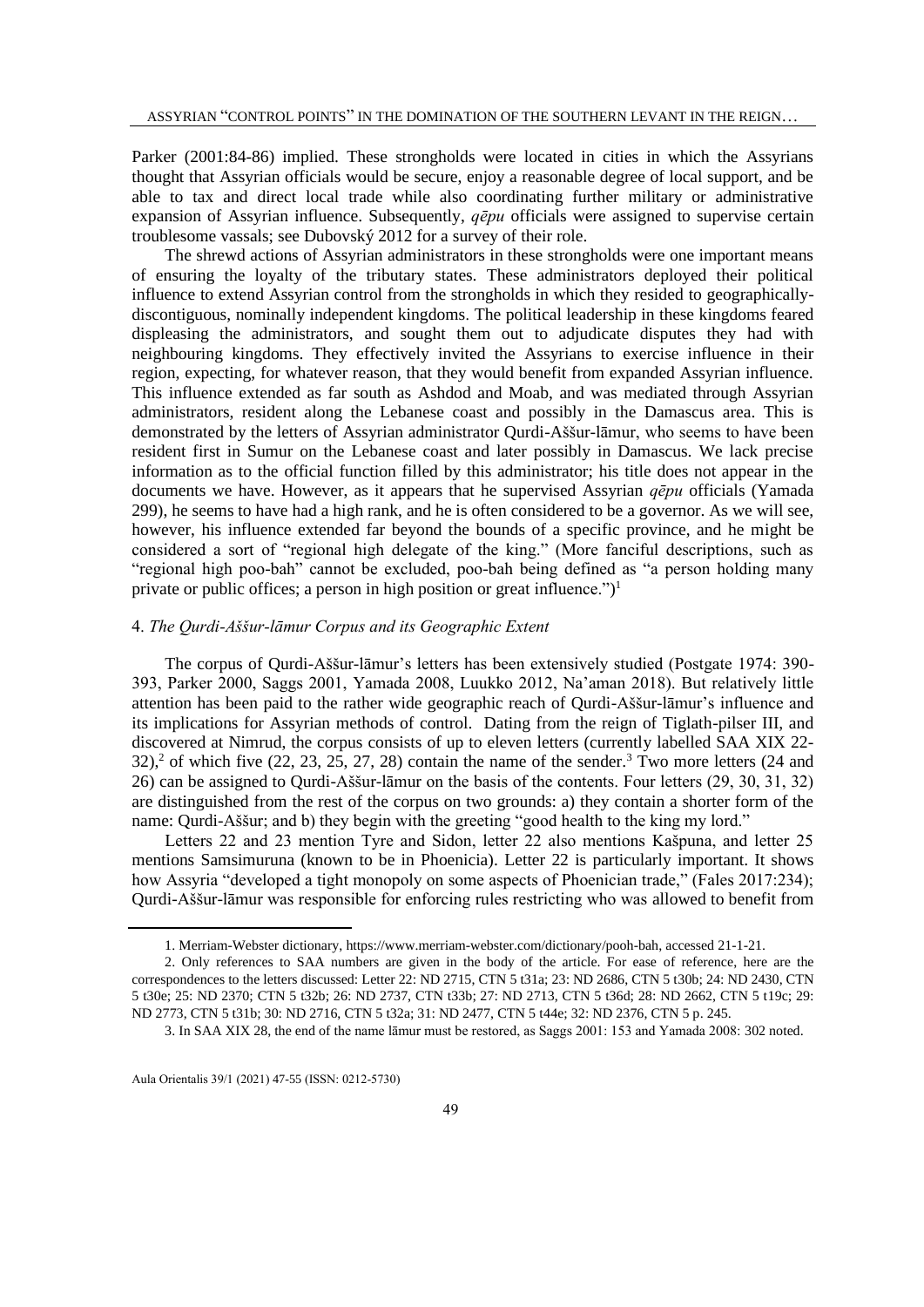this trade. The letter reports on how Qurdi-Aššur-lāmur fulfilled a royal order to "speak good words" to the king of Tyre; from the context, it is clear that Qurdi-Aššur-lāmur was told to issue trade concessions to the king of Tyre. He reports that he collects a customs duty (Akk. *miksu*) from wood brought down from Mount Lebanon to the ports in the area of Sidon and Tyre. He does not allow its sale to Egyptians or Philistines, presumably because the political leadership associated with these traders opposed Assyrian expansion. The letter concludes with a discussion of construction and settlement in Kašpuna. Based on these three letters, Yamada (2008:309) concludes that Qurdi-Aššur-lāmur "was probably the governor of Ṣimirra province, organized on the Syrian coast south of the Orontes river in 738, and apparently enlarged later southwards to include the city of Kashpuna and part of the mainland territory of Tyre in 734–732." This view of Qurdi-Aššur-lāmur's position has been accepted in scholarship (Luukko 2012: il; Na'aman 2018).

But the geographical range of Qurdi-Aššur-lāmur's influence extends far beyond the Simirra province or, indeed, the Phoenician coast. Letter 27 mentions captives from Tabal and Que in Cilicia. Qurdi-Aššur-lāmur was clearly responsible for these captives; we see this from the letter which mentions that the palace wrote to him concerning them. Why was Qurdi-Aššur-lāmur responsible for these captives? They may have been transiting through the Syrian coast. However, the letter also mentions Ṭurušpâ (in the Lake Van area), in the context of these captives' journeys. This suggests a range of activity for Qurdi-Aššur-lāmur far beyond the Syrian coast.

Furthermore, letter 28 speaks of a document received by Qurdi-Aššur-lāmur from the king of Ashdod, who claimed that his control over three cities was confirmed by a treaty with the Assyrian king. The letter appears to complain that this control is challenged by a different local potentate (Aster 2018). The reading "Ashdod" in this text (Luukko 2012:35) has been challenged by Na'aman (2018:43), who argued that Ashdod was located "far south of the territories where Qurdi-Aššur-lamur operated." He therefore preferred the reading "Arvad" for the name of the city of the king who wrote to Qurdi-Aššur-lāmur, of which only the last syllables (*da-a-a*) are preserved. The restoration "Arvad" was also proposed by Yamada 2008:302. But this argument ignores two powerful counter-arguments.

In the first place, letter 27 shows that Qurdi-Aššur-lāmur operated outside of the narrow confines of the Syrian/Lebanese coast. Thus, it is unreasonable to limit his activity to the area around the Simirra province.

In the second place, the cities mentioned in this letter, Qadarua ( $qa$ - $da$ - $\lceil ru \rceil$ - $a$ ), Lidu (*li-i-du*), and Hadidu (<sup>*[ha]-di-du*)<sup>4</sup> are all located along a well-attested road connecting Ashdod to the main</sup> international route running north-south past Aphek in central Palestine. Qadarua is ancient Gederoth, modern Tel Qatara, located just north of the modern city of Gedera; Lidu is ancient and modern Lod; and Hadidu is ancient Hadid, modern Tel Hadid. No identifications for the preserved city names have been proposed in the area of Arvad, and no suitable names appear in Wardini 2002, in Bagg 2007, or in relevant maps of southern Syria or northern Lebanon. Therefore, it seems very difficult to connect the letter to Arvad.

Na'aman (2018:43) further argues that it is questionable whether the Assyrians had "conquered Ashdod" at the point when this letter was written. They certainly did not conquer Ashdod in the period when the letter was written, which Na'aman sees as "the period after 738",

<sup>4.</sup> In Luukko 2012:35, the name of the last city appears as [x x]x-di-*du*. However, subsequent collation of the tablet by Luukko has shown that the reading of the last city should be <sup>*fha*1-*di-du*, with a partially preserved *ha* sign preceding</sup> the *di* sign. This reading is now presented on the SAA online website.

Aula Orientalis 39/1 (2021) 47-55 (ISSN: 0212-5730)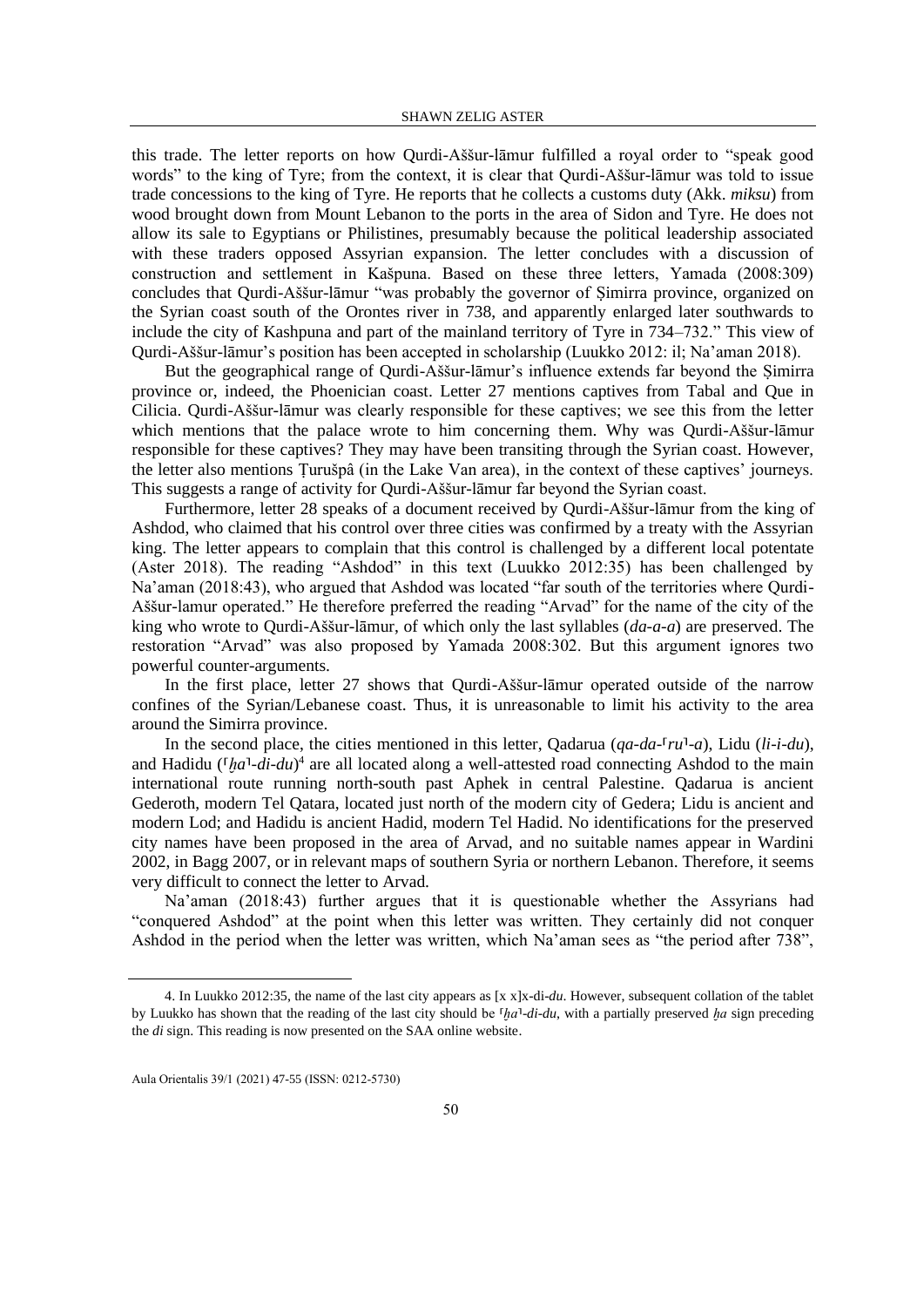and Yamada (2008:303) similarly sees as "c.737-734." Both Arvad and the kingdoms around Ashdod (Ashkelon and Judah) are recorded as becoming tributary to Assyria for the first time in the list in Summ. Insc. 7, which, as noted above, was dated by Tadmor 1994: 268 to 734 BCE. Ashdod itself became tributary to Assyria at some point in the reign of Tiglath-pileser III. This is evident from SAA XIX letter 8, which was sent by Ullulayu, the son of Tiglath-pileser III who later reigned as Shalmaneser V, and records the journey of tribute-bearing ambassadors from Ashdod. Thus, the issue of an Assyrian conquest of Ashdod in this period is irrelevant; Ashdod was tributary to Assyria in this period, as was Arvad. For the reasons noted above, the case for the reading "Ashdod" in SAA XIX letter 28 remains far stronger than that for reading Arvad.

We therefore see that there is a wide geographic extent to the areas in which Qurdi-Aššurlāmur exercised influence. No geographic contiguity can be found between the Tyre-Sidon area and the Ashdod area, just as no geographic contiguity can be found between the Tyre-Sidon area and Ṭurušpâ. Assyrian influence did not expand following the principle of geographic contiguity, like an oil stain, but rather along ramified networks of influence, which Assyrian administrators worked hard to develop. The network of influence connecting the Tyre-Sidon area to the Ashdod area is clear; both are Mediterranean ports, and letter 22, cited above, mentioned Philistine traders in Sidon. Less is known about the network of influence connecting Tyre or Sidon to Turušpâ, a major Urartean city on the eastern shores of Lake Van.

Luukko noted the wide geographic range of Qurdi-Aššur-lāmur's activity and pointed out that large areas were annexed to Assyria after Tiglath-pileser's Syrian campaign of 738, and the number of governors was initially low. As a result, "they may have been responsible for vast areas" (Luukko 2012: il). But it appears that the vast areas over which Qurdi-Aššur-lāmur had influence did not result from an unplanned "personnel shortage" among the governor class in Assyria but is rather an expression of Assyrian practice in expanding the empire. This practice continued after 738, and it is known to us rather earlier, from the ninth-century material Liverani analyzed.

As in the case of Tiglath-pileser's expansion in Syria, Assyrian influence expanded not only to territory continguous to that conquered, but rather by leveraging limited military conquests to dominate many unconquered states. Thus, the Assyrian practice of expanding influence without regard to geographic contiguity characterizes both the activities of Tiglath-pileser III and those of Qurdi-Aššur-lāmur.

In support of this point, we should note the wide range of the type of activities Qurdi-Aššurlāmur is said to engage in. In letter 22, he is active in collecting taxes on timber to be exported, and in restricting the sale of timber to parties hostile to Assyria, while also establishing a fort, bringing deportees to Kašpuna and provisioning them with water. These activities go beyond what is expected of a typical provincial governor, leading Yamada (2008: 310) to conclude that Qurdi-Aššur-lāmur held the title of *rab-kāri* in addition to being governor. But it is also possible that the range of Qurdi-Aššur-lāmur's activities resulted from his being given a more wide-ranging task than that of a provincial governor: to expand Assyrian influence throughout the Levant, by whatever means necessary.

# 5. *Letters 29-32: Qurdi-Aššur-lāmur in Syria?*

Letters  $29 - 32$  clearly have a different character from the other letters in this corpus, as Yamada 2008: 310 and Na'aman have noted. Because they contain only the name Qurdi-Aššur, and contain a unique opening formula, and because several of them deal with Syria, Yamada mooted the possibility that Qurdi-Aššur was a different personality than Qurdi-Aššur-lāmur. Luukko 2012: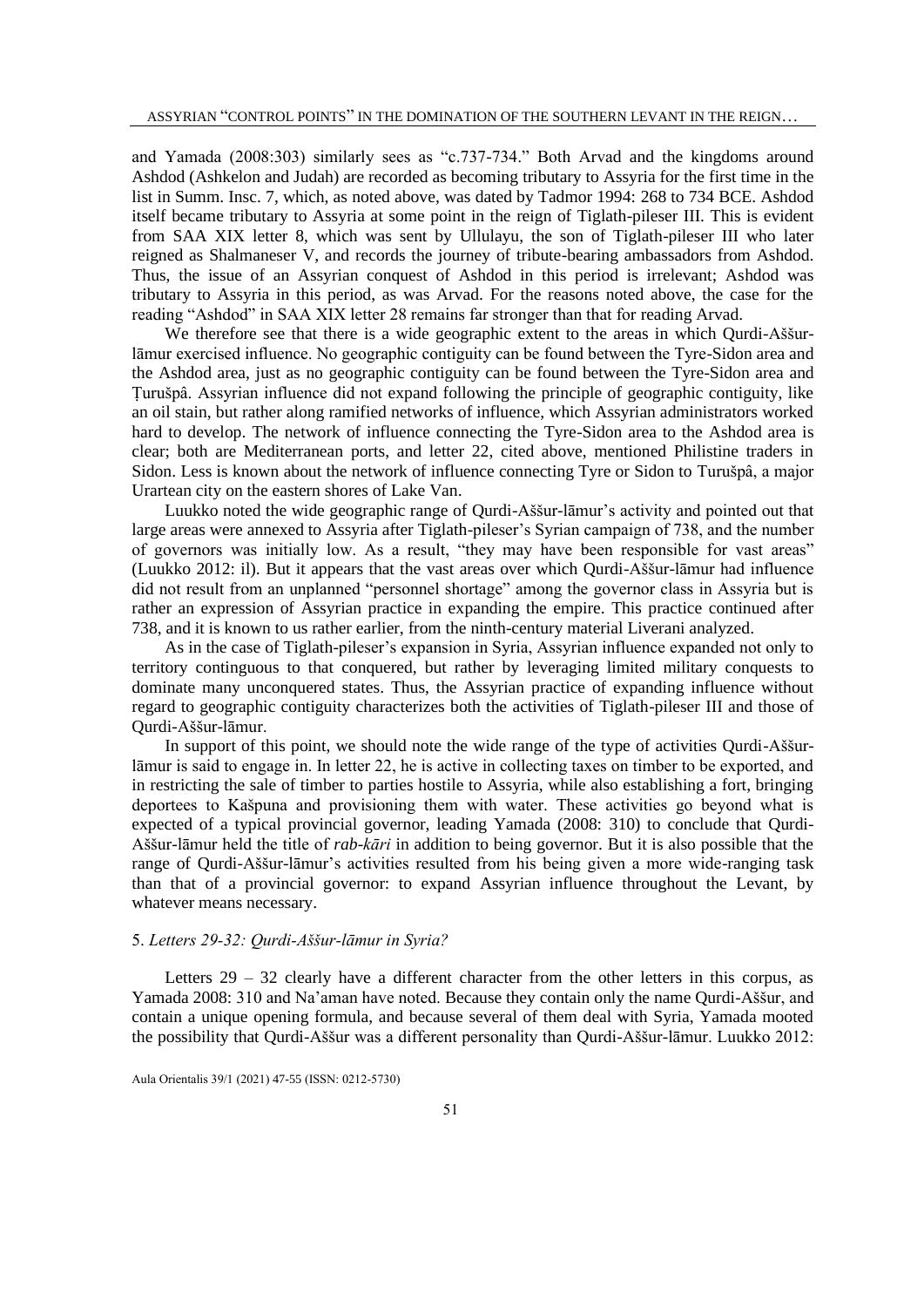xlvii is inclined to doubt this, and Na'aman 2018 suggests that all the letters were written by the same official, but that he was appointed to a position in Syria after his position in Simirra.

While I am inclined to regard Qurdi-Aššur-lāmur and Qurdi-Aššur as the same person, the question of his identity does not materially affect the argument here. Both in the letters mentioning Qurdi-Aššur-lāmur, and in those mentioning Qurdi-Aššur, we find the Assyrian administrator(s) extending Assyrian influence to a wide range of territory, without regard for whether this territory was geographically continguous with the area in which they seem to have been most active.

The letter that most clearly locates Qurdi-Aššur in Syria is letter 30, which clearly mentions the town of Helbon, and discusses Qurdi-Aššur's disposition of the orchards there. Mentioned in Ezekiel 27: 18 and in Neo-Babylonian texts (Yamada 2008: 310), Helbon is clearly modern Halbun, located 20 km north of Damascus. But even if we accept the understanding of Na'aman 2018 that the first lines of this letter refer to Qurdi-Aššur's appointment to a position in the Damascus area, it is clear that he exercised influence in areas far from Damascus, just as we found in the letters mentioning Qurdi-Aššur-lāmur.

Like letter 28, discussed above (mentioning Qurdi-Aššur-lāmur and Ashdod), letter 29 (which mentions Qurdi-Aššur) refers to a dispute between two less powerful kingdoms, located far from the seat of the Assyrian administrator, which was submitted for Assyrian adjudication. This letter warns the Assyrian king of the impending arrival of a Moabite messenger. This messenger, or the Moabite king, clearly took pains to consult with Qurdi-Aššur about the complaint leading to the dispatch of the message. The message records "that the Qedarites went straight away to Moab and defeated it" (Luukko 2012:35). The translation "Qedarites" for Akk. KUR. *gi-di-ra-a-a* was criticized by Eph'al (1982: 92). The location was identified by Mazar (1957: 237-8) as Roman-era Gadora in Transjordan (modern Ain Jadur, near As-Salt). Yamada (2008: 310) opines that Qurdi-Aššur may have become aware of the Moabite messenger's mission because the Moabite messenger's route passed near Qurdi-Aššur's location "somewhere in inner Syria." This may be, but it is clear that Qurdi-Aššur is not simply reporting on a passing potentate. He is aware of the contents of the complaint and has investigated it (lines 11ff). This shows that as in letter 28, the Assyrian administrator actively tries to make Assyria into the arbiter of disputes between smaller polities in the region. This is an effective way of extending Assyrian influence, and of causing these smaller states to recognize Assyria as the overlord and suzerain.

Clearly, Moab was not territorially contiguous with the place of residence of Qurdi-Aššur, be it in Ṣimirra or in inner Syria. But the Assyrian administrator actively sought to extend Assyrian influence to Moab. He felt that it was in Assyria's interest to become the arbiter of such disputes, just as the Moabite leader portrayed in the letter feels that Assyrian intervention will benefit him. Rather than fighting back against the purported aggression, he chose to complain to Assyria. This clearly shows an expectation that Assyria was interested or willing to adjudicate conflicts in the region, and also shows an expectation by Moab that Assyria would come down on Moab's side in this conflict.

The Moabite leadership's expectation that it would receive Assyrian support was likely promoted by Assyria. It would have been wise for Assyria to encourage client states to believe that they would receive something tangible and positive in return for their tribute payments. (On the possible benefits client states received from Assyria, see Baruchi-Unna 2018). This belief, chimerical or otherwise, was clearly in Assyria's interest, and produced a further incentive for tribute payments.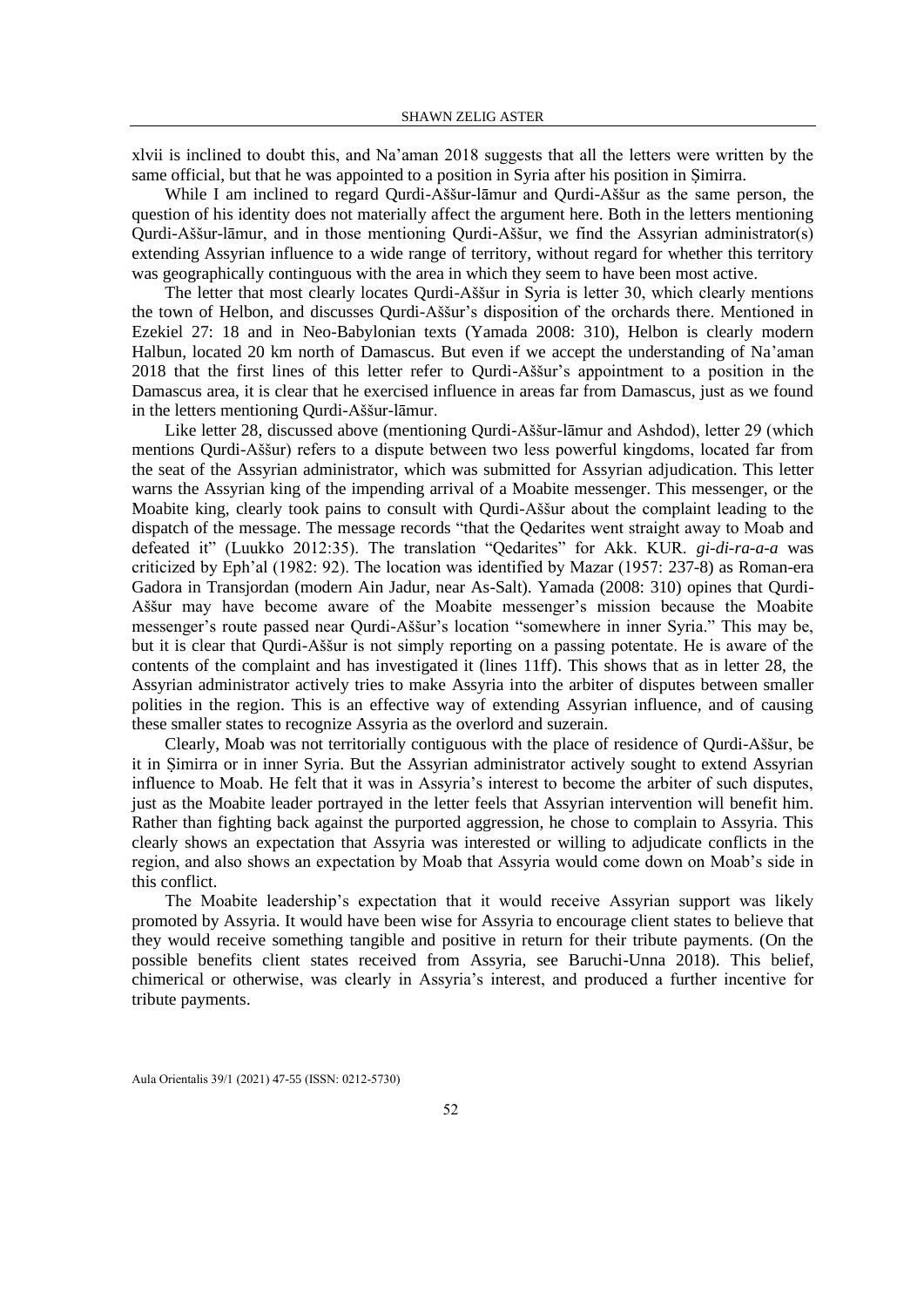# 6. *Conclusion*

The Qurdi-Aššur-lāmur corpus clearly shows how an Assyrian administrator, ensconced after the Assyrian conquest at a location in Phoenicia, and possibly at a location in Syria, could exercise great influence over points far to the south of his location of residence. Geographic contiguity did not matter. What mattered, as Liverani (1988:86) noted, was setting up Assyrian channels of influence over territory, and thickening existing channels of influence. This was done by drawing political and economic leaders into the belief that Assyrian influence mattered. Assyrian administrators' residences served as control points, but their areas of influence extended to territory far beyond those contiguous with their territory.

Of course, such ramified and far-flung networks could only exist when Assyrian administrators were relatively sparsely-distributed. In later stages of the Assyrian expansion, when there were Assyrian governors in the southern Levant, a governor who attempted to extend his influence to territories not contiguous with his own might find himself in conflict with the governor of the contiguous territory. Each governor sought to maximize his own influence, partly for his own pecuniary advantage, as we see from documents such as SAA I 172, where different governors seem to dispute the right to tax certain towns.

But in the reign of Tiglath-pileser, when Samaria and Ashdod had not yet become Assyrian provinces (as they did in the reign of Sargon II), the Assyrian administrators in Phoenicia and perhaps in Syria handled complaints from the southern Levant, and worked hard to expand Assyrian influence to that region.

Assyria viewed Phoenicia as having much greater economic importance to Assyria than other parts of the southern Levant, as shown by documents such as SAA XIX, Letter 22, discussed above (and see further in Fales 2017: 233-235). Perhaps for this reason, Assyria took pains to ensconce an administrator in this region at the earliest opportunity, and he handled complaints and expanded influence among other regional potentates.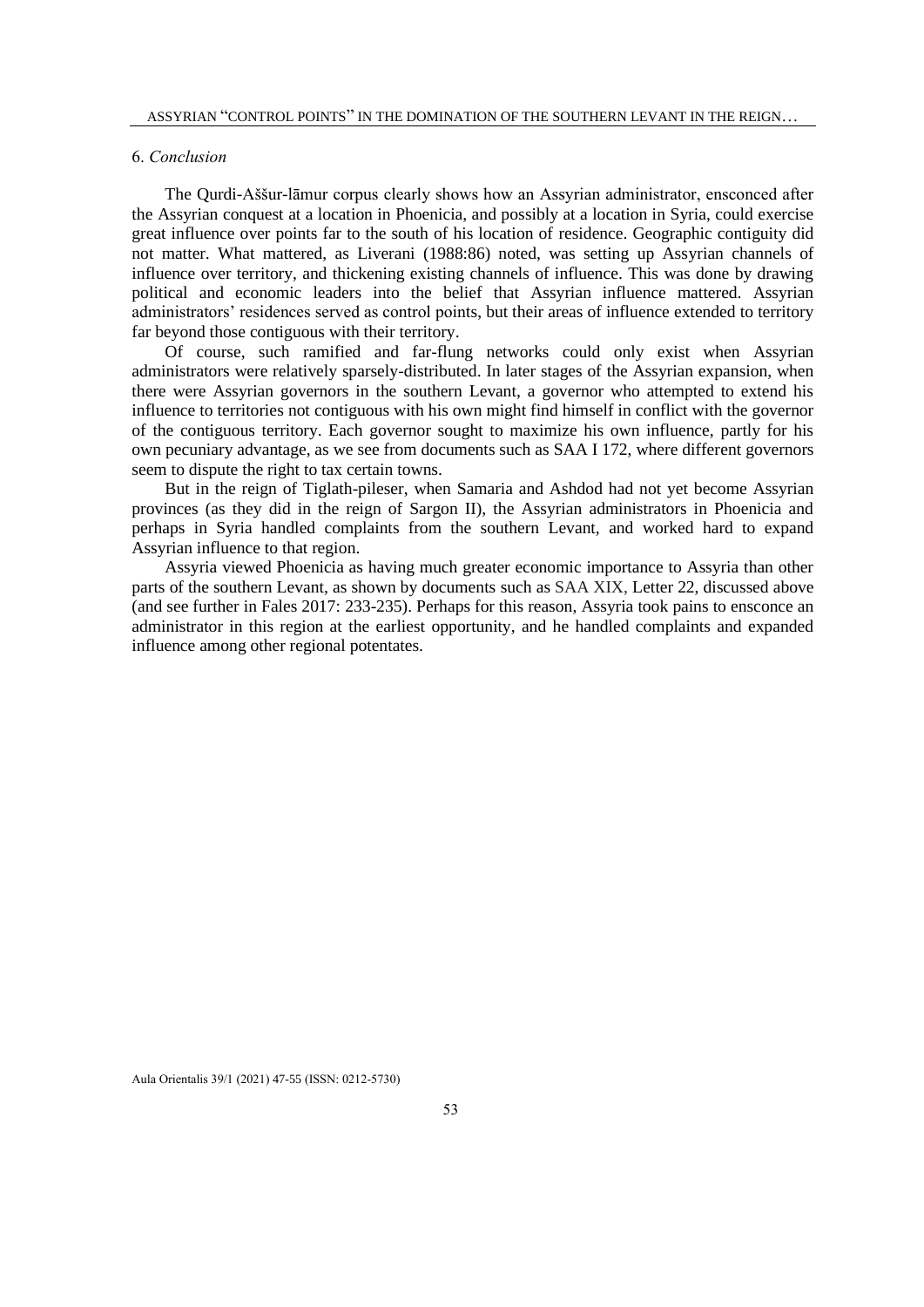

Map of locations mentioned in this article, prepared by James Mclellan, Bar-Ilan University

# 7. *Bibliography*

- Aster, S. Z. 2018, "An Assyrian Loyalty Oath Imposed on Ashdod in the Reign of Tiglath-Pileser III," *Orientalia* 87/3, 275-289.
- Bagg, A. M. 2007, *Die Orts- und Gewässernamen der neuassyrischen Zeit. Teil 1: Die Levante* (*RGTC* 7/1), Wiesbaden.
- ---, 2011. *Die Assyrer und das Westland,* Leuven.
- Baruchi-Unna, A. 2018, "Your Servant and Son Am I: Aspects of the Assyrian Imperial Experience of Judah," in A. Faust and S. Z. Aster (eds.), *The Southern Levant Under Assyrian Domination*, Winona Lake, IN, 119-138.
- Dubovský, P. 2012 "King's Direct Control: Neo-Assyrian *qepu* Official." in G. Wilhelm (ed.), *Organization, Representation, and Symbols of Power in the Ancient Near East,* Winona Lake, IN, 449-460.
- Eph'al, I. 1982, *The Ancient Arabs: Nomads on the Borders of the Fertile Crescent, Ninth–Fifth Centuries B.C.*, Jerusalem.
- Fales, F. M. 2017, "Phoenicia in the Neo-Assyrian Period; An Updated Overview," *SAAB* 22, 182- 295.
- Kahn, D. 2007, "The Kingdom of Arpad (Bit Agusi) and 'All Aram': International Relations in Northern Syria in the Ninth and Eighth Centuries BCE." *ANES* 44, 66–89.